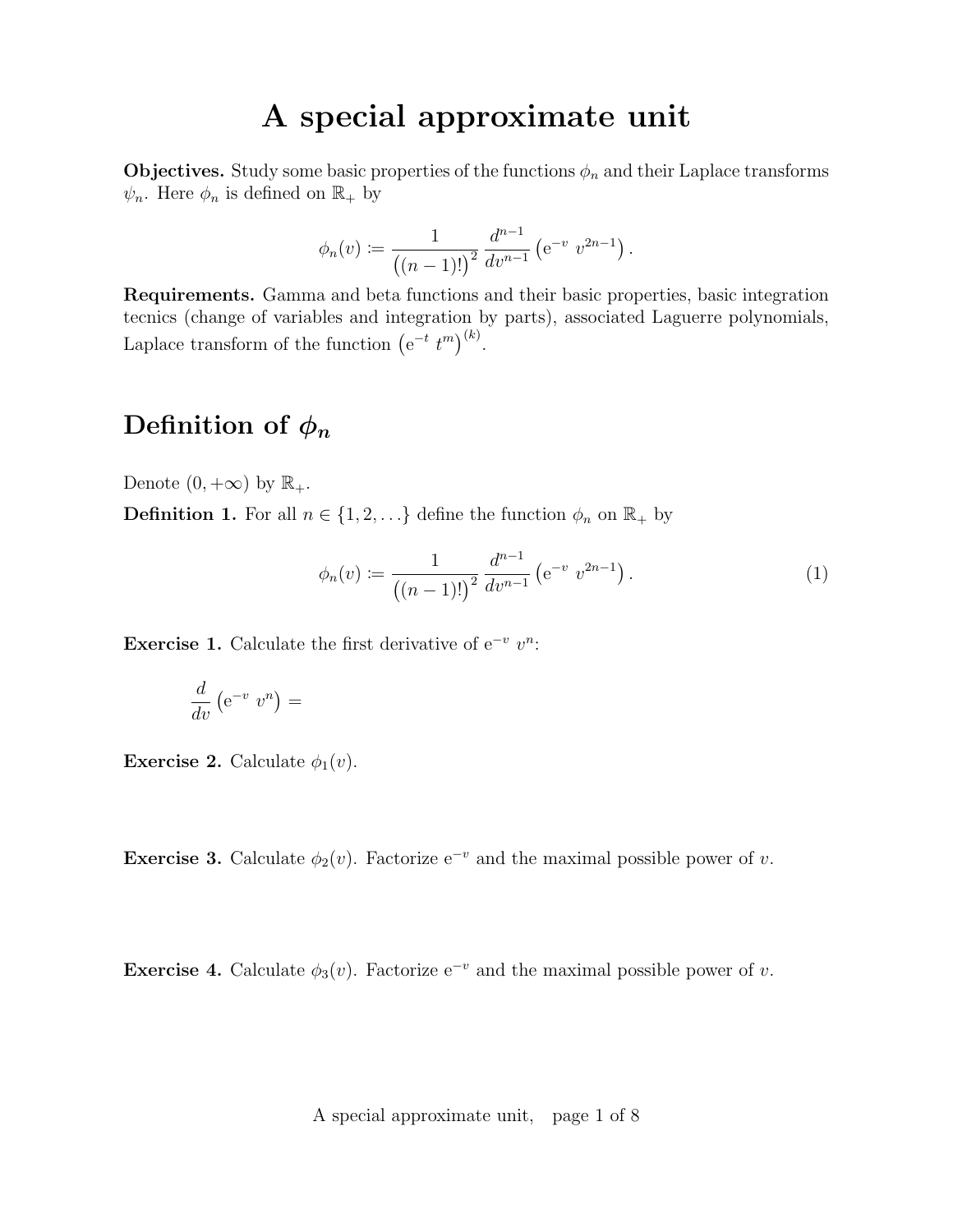### Functions  $\phi_n$  and associated Laguerre polynomials

Exercise 5. Find the Rodrigues representation of the associated Laguerre polyno $mials (= generalized Laguerre polynomials = Sonine polynomials):$ 

$$
L_m^k(v) = \frac{d^m}{dv^m} \left( e^{-v} \right). \tag{2}
$$

Find also the explicit formula for the associated Laguerre polynomials:

$$
L_m^k(v) = \sum \tag{3}
$$

**Exercise 6.** Comparing the definition (1) of  $\phi_n$  with (2) express  $\phi_n$  through some associated Laguerre polynomial.

$$
\phi_n(v) = \tag{4}
$$

Exercise 7. Calculate the limits:

$$
\lim_{v \to 0^+} \phi_n(v) =
$$
  

$$
\lim_{v \to +\infty} \phi_n(v) =
$$

**Exercise 8.** Prove that  $\phi_n$  is bounded on  $\mathbb{R}_+$ .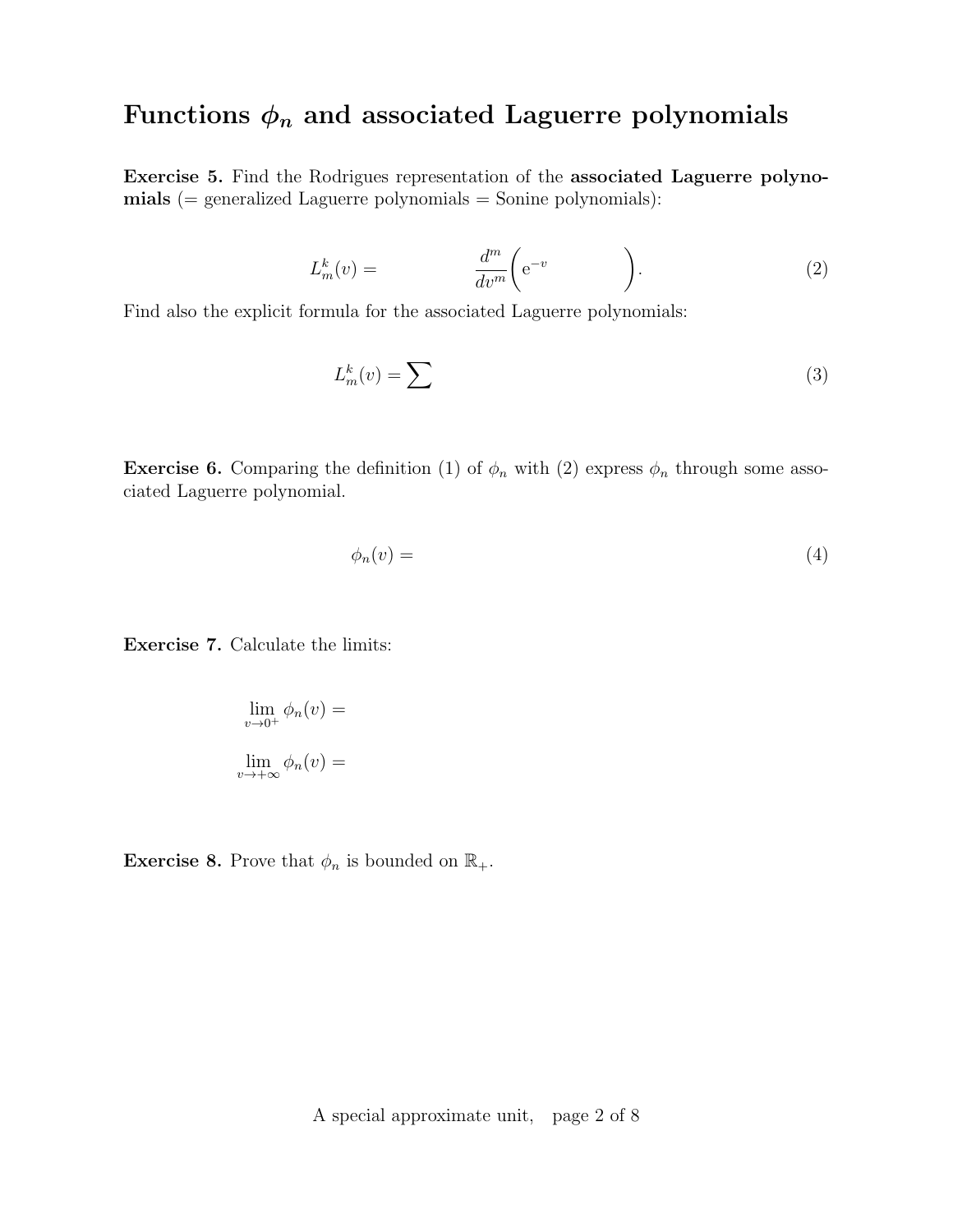# Some basic properties of the gamma function (review)

Exercise 9. Recall the definition of the gamma function:



Exercise 10. Integrating by parts express  $\Gamma(x+1)$  through  $\Gamma(x)$ :

$$
\Gamma(x+1) =
$$

Exercise 11. Compute  $\Gamma(1)$ :

$$
\Gamma(1)=\int\limits_0^{+\infty}
$$

**Exercise 12.** Express  $\Gamma(n)$  through the factorial function for  $n \in \{1, 2, 3, \ldots\}$ .

$$
\Gamma(n) =
$$

**Exercise 13.** Let  $a > 0$  and  $p > 0$ . Express the following integral through the gamma function (make a suitable change of variables):

$$
\int\limits_{0}^{+\infty} x^{p} e^{-ax} dx =
$$

A special approximate unit, page 3 of 8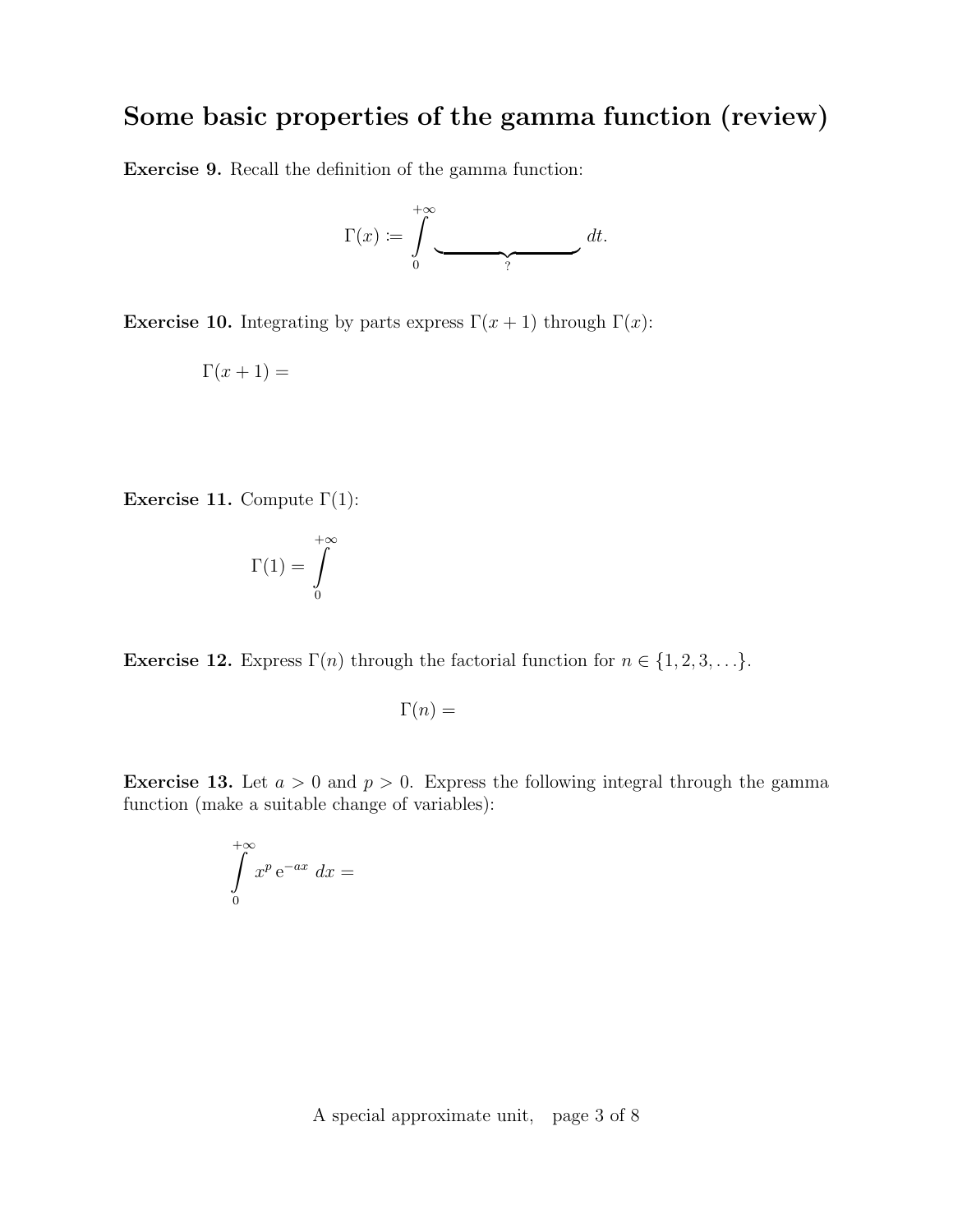#### Some basic propierties of the beta function (review)

Exercise 14. Recall the definition of the beta function:



Exercise 15. Recall the formula that expresses the beta function through the gamma function:

$$
B(x,y) = \underline{\hspace{2cm}}.
$$

**Exercise 16.** Let  $p, q \in \{1, 2, 3, \ldots\}$ . Using the formula from the previous exercise express  $B(p, q)$  through some factorials.

$$
\mathrm{B}(p,q) =
$$

**Exercise 17.** Using a suitable change of variables write  $B(x, y)$  as an integral of the following form:

$$
B(x, y) = \int_{0}^{+\infty} \frac{t^?}{(1+t)^?} dt.
$$

Exercise 18. Express the following integral through the beta function:

$$
\int_{0}^{+\infty} \frac{t^a dt}{(1+t)^b} = B(\underbrace{\qquad}_{?}, \underbrace{\qquad}_{?}).
$$

A special approximate unit, page 4 of 8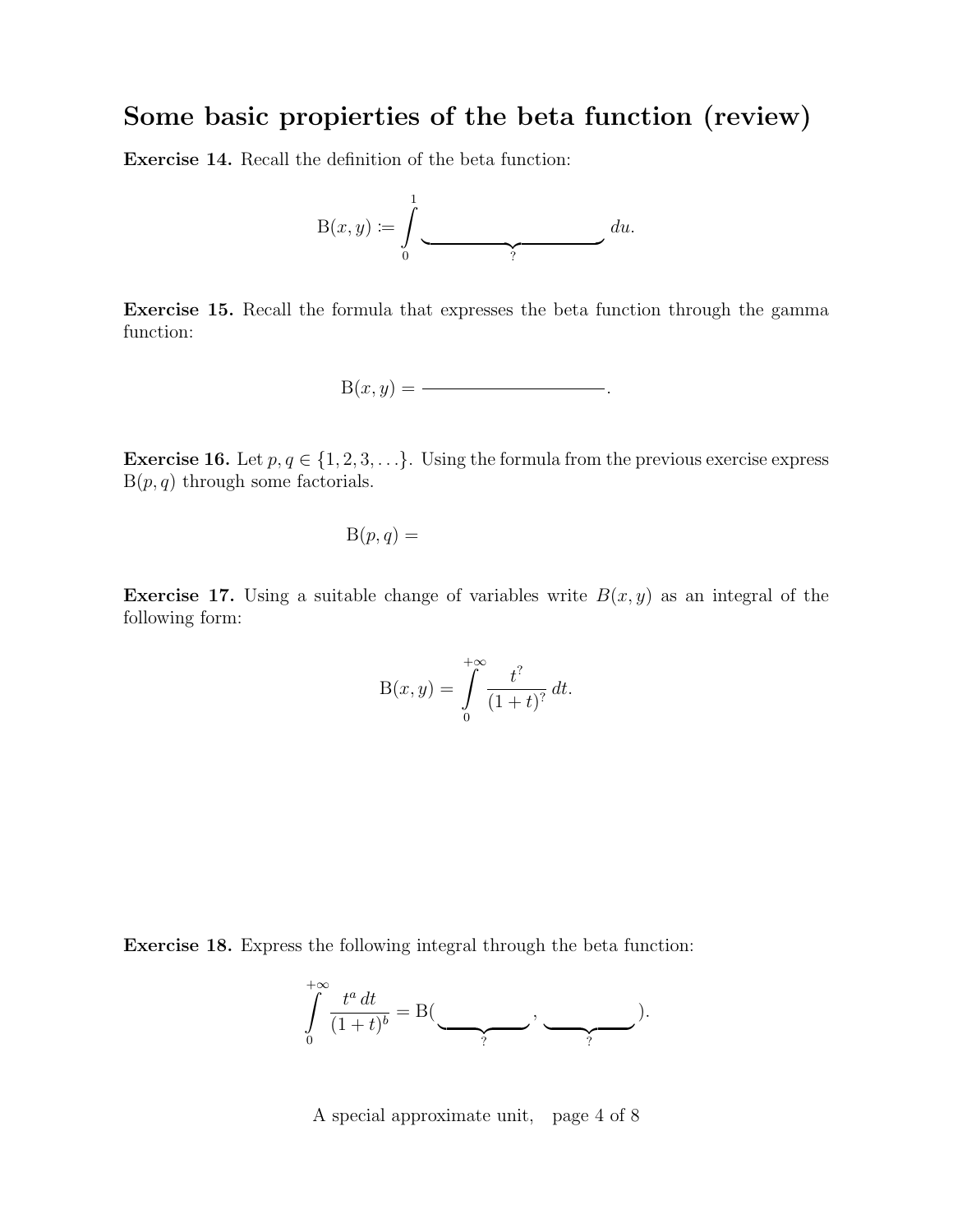# Laplace transform of the function  $\left(\mathrm{e}^{-t} \; t^m\right)^{(k)}$  (review)

**Exercise 19.** Recall the definition of the Laplace transform  $\mathcal{L}(f)$  of a function f:

$$
(\mathcal{L}(f))(s) \coloneqq \int dt.
$$

Exercise 20. Calculate the Laplace transform of the function  $e^{-t} t^m$ :

$$
\int e^{-t} t^m \qquad dt =
$$

**Exercise 21.** Put  $h(t) \coloneqq e^{-t} t^m$ . Let  $k \in \{0, 1, ..., m-1\}$  Express the  $h^{(k)}$  through a certain associated Laguerre polynomial.

**Exercise 22.** Let  $k \in \{0, 1, \ldots, m-1\}$ . Calculate the limits:

$$
\lim_{s \to 0^+} h^{(k)}(s) = \lim_{s \to +\infty} h^{(k)}(s) =
$$

**Exercise 23.** Let  $k \in \{0, 1, \ldots, m-1\}$ . Calculate the Laplace transform of  $h^{(k)}$ :

$$
\int \left(e^{-t} t^m\right)^{(k)} \qquad dt =
$$

A special approximate unit, page 5 of 8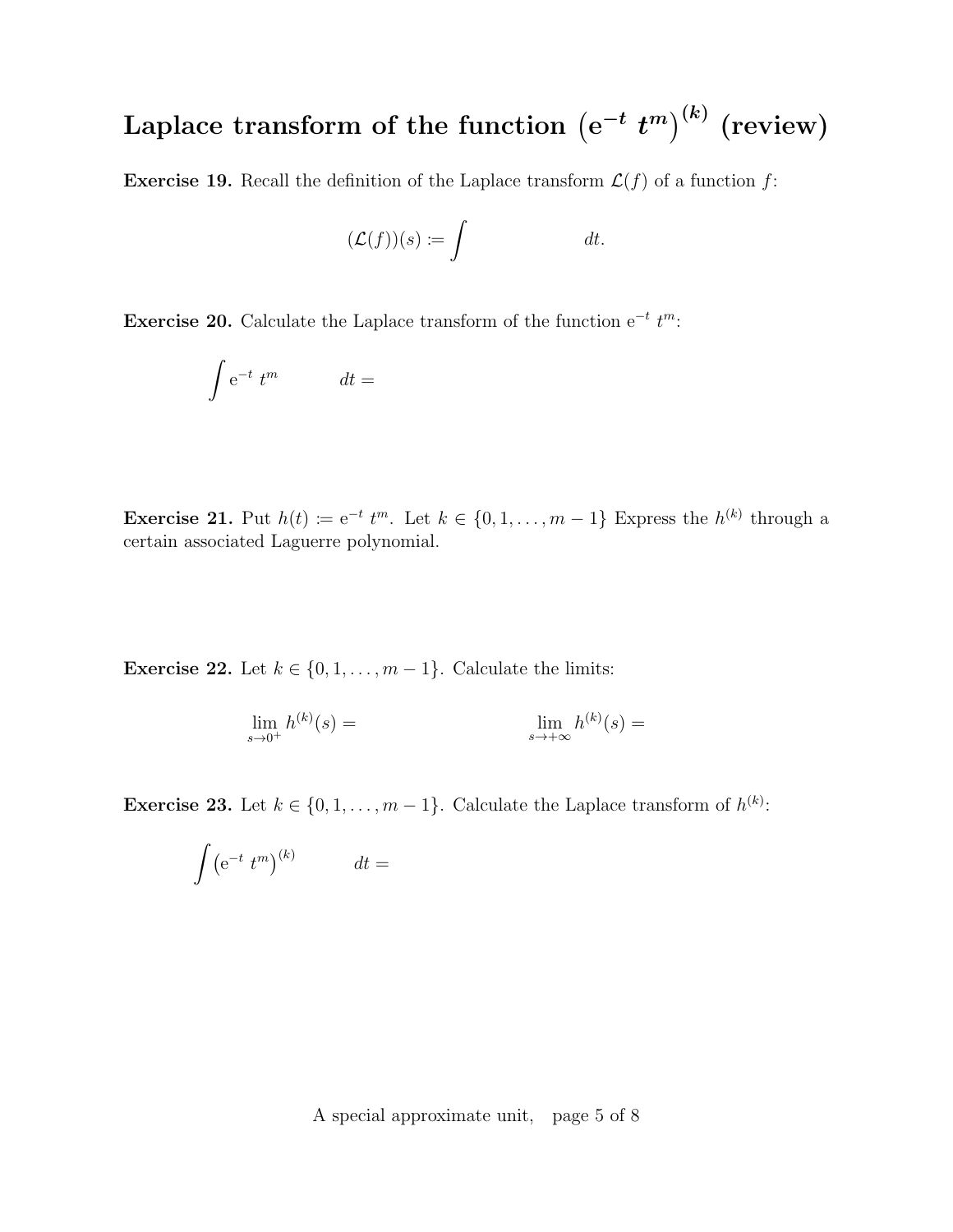# $\psi_n :=$  the Laplace transform of  $\phi_n$

Recall the definition of  $\phi_n$ :

$$
\phi_n(v) := \frac{1}{\left((n-1)!\right)^2} \frac{d^{n-1}}{dv^{n-1}} \left(e^{-v} v^{2n-1}\right).
$$

**Definition 2.** For each  $n \in \{1, 2, ...\}$  define the function  $\psi_n : \mathbb{R}_+ \to \mathbb{R}$  as the Laplace transform of the function  $\phi_n$ :

$$
\psi_n(t) \coloneqq \int_0^{+\infty} \phi_n(v) \, \mathrm{e}^{-vt} \, dv. \tag{5}
$$

Exercise 24. Calculate  $\psi_1$ .

Exercise 25. Calculate  $\psi_2$ .

Exercise 26. Calculate  $\psi_3$ .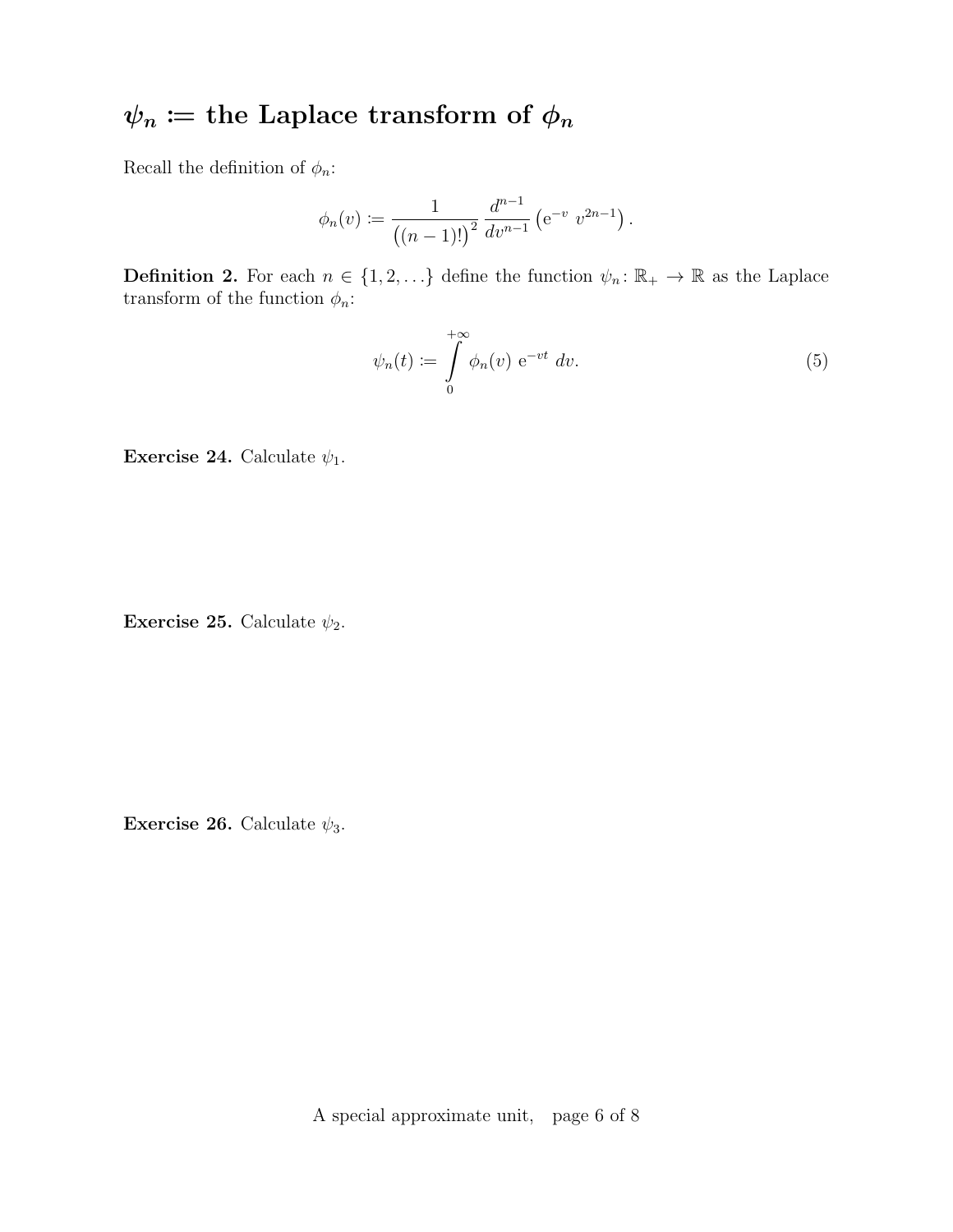**Exercise 27.** Calculate  $\psi_n(t)$  using the result of the Exercise 23. The coefficient in the answer can be written through the beta function.

**Exercise 28.** Write  $\psi_1$ ,  $\psi_2$  and  $\psi_3$  using the result of the Exercise 23. Compare with the results of the Exercises 24, 25, 26.